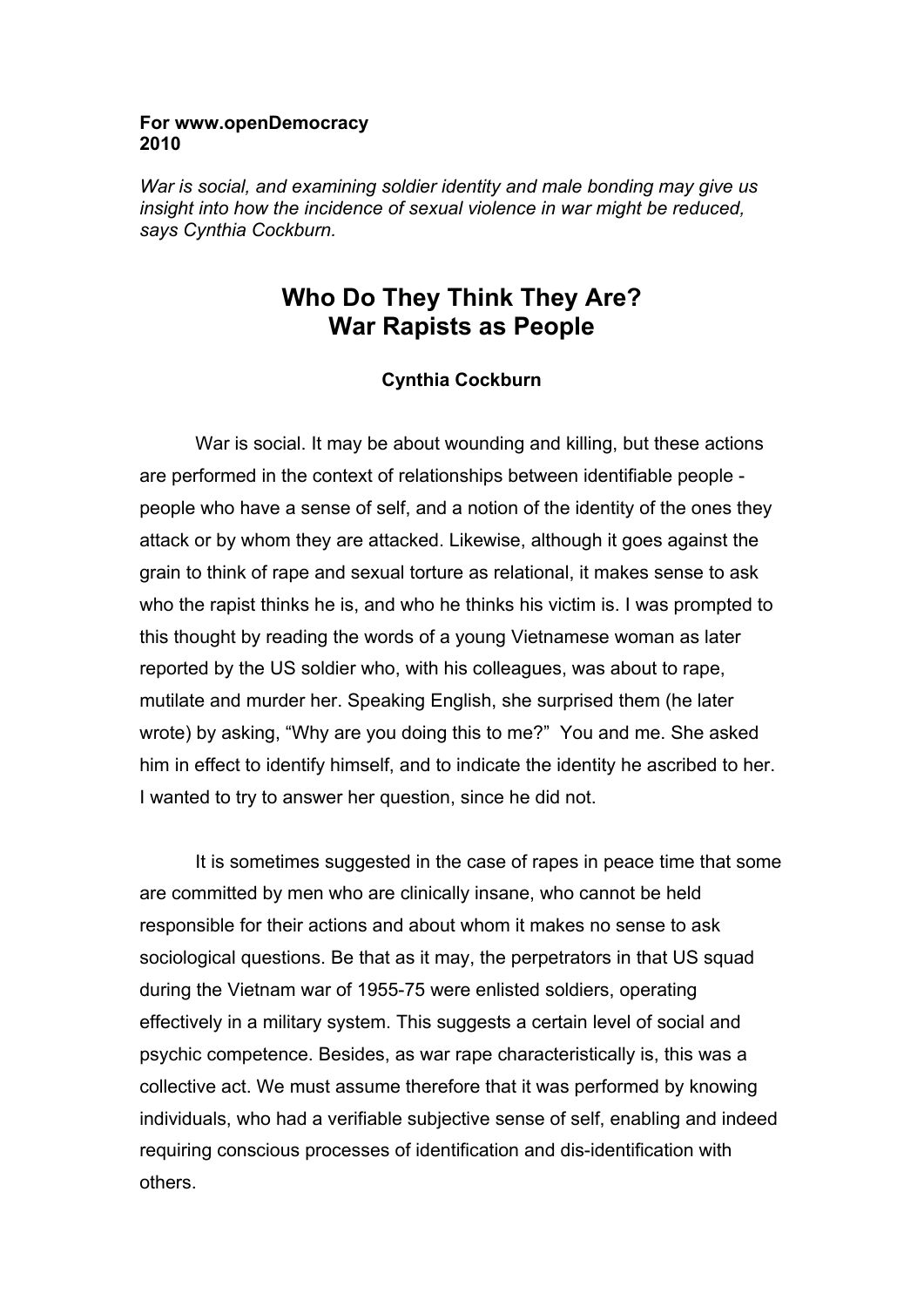A useful way of understanding identification is to distinguish between a person's sense of self, and the 'identity' projected onto her or him by other people or institutions. Identity is complex, made up of several positionings in terms of power. We may assume the soldier 'identified' the woman as ethnically inferior. He was born under the Stars and Stripes, she is a slanteyed oriental. In class terms, she is economically inferior, worth less than him, 'worthless'. He also identifies her as a woman, to whose body, as a male in a patriarchal gender order, he feels entitled. This gender subordination is amplified by the fact that civilian status is usually perceived as feminizing by those whose sense-of-self is of being armed, of belonging to a military apparatus.

 We know that processes of identification are unavoidable. They are what makes us human beings in relation to differentiated others in a complex human society. But there are a variety of modes in which we can constitute ourselves in relation to others. At one extreme we can define the self by constituting an 'other' who is totally alien and inimical, who may even have to be annihilated if one's self is to survive. At the other extreme, the self may be constituted in relation to another conceived as an individual or group whose existence validates one's own, even complements it. Usually we conceive of ourselves and others in forms somewhere between these two possibilities.

 To attempt an answer to the young woman's question (how I wish I knew her name), I decided to look at instances of armed conflict in which the men of a military force abstain from sexual violence against enemy women. I uncovered research, first, on male soldiers of the Israeli Defence Force. The researcher, Tal Nitsan <http://www.anth.ubc.ca/graduates/student-profiles/talnitsan.html> observed that Israeli Jewish soldiers seldom perpetrate rape on Palestinian women, although the Occupation presents ample opportunity. Why, the researcher wondered, this infrequency, when the occurrence of rape of Israeli Jewish women by Israeli Jewish men is no less than that of intraethnic rape in other countries? And, given a record of other kinds of brutal treatment by IDF soldiers of Palestinians, why not rape? The answer, it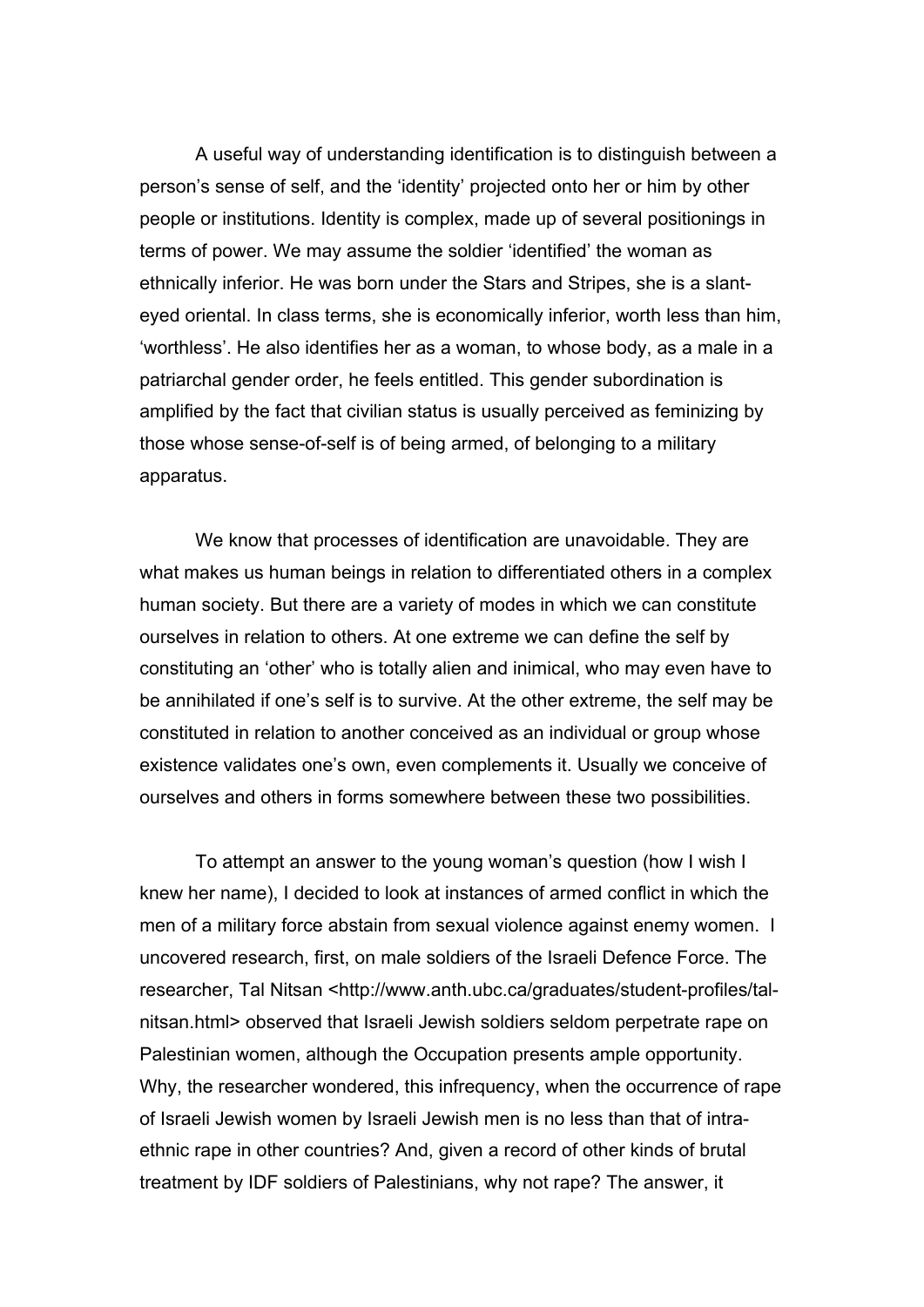emerged from interviews with IDF soldiers, is to be found in a religious ethic in Judaism that constitutes Palestinian women as profoundly impure - so dirty that such physical intimacy would befoul the Jewish rapist. The IDF soldier's sense of self and other was constituted in terms of such extreme alienation that evasion had priority over subjection. Ironically, rape was averted.

 The other case of abstention from rape I examined was in the case of the Vietcong forces during the Vietnam war. While not only the US but also their South Vietnamese allies, the Army of the Republic of Vietnam (ARVN) frequently raped Vietnamese women, those of the Vietcong very seldom did so. When rape did occur, the perpetrator was publicly shamed by his unit, brought to trial and sentenced to execution. The moral injunction in this case derived not from religion but politics. The Vietcong forces were tightly controlled by the Communist political wing of the National Liberation Front, whose cadres were involved right down to the three-man battle units in the field. While the political command did not hesitate to order brutal executions of the leaders of the ARVN-controlled villages through which the NLF troops passed, it sought to constitute soldierly identity as one involving 'respect for the people'. Though the armed conflict was deadly, Vietcong soldiers were taught to view the population among which they fought not as the enemy but rather as the masses of a future Communist Vietnamese society. The belief was inculcated that it was wrong to steal even 'a needle and thread' from a villager. To rape his wife or sister was unthinkable.

 So rape is averted in these two cases, it appears, by extreme forms of identity constitution. In the case of the Vietcong, the Vietnamese woman is constituted as 'like', 'close' to the self, 'worthy of respect'. In the case of the IDF, the Palestinian woman is put beyond the pale, remote from the self, cast out from the social. Surprisingly, this process too results in an infrequency of rape, because the woman is so despised as to be sexually untouchable.

The key factor at work in both cases, it seems to me, is a further process of identification, that of the male soldiers with each other. It is well understood, not only by academics researching militaries, but by those who